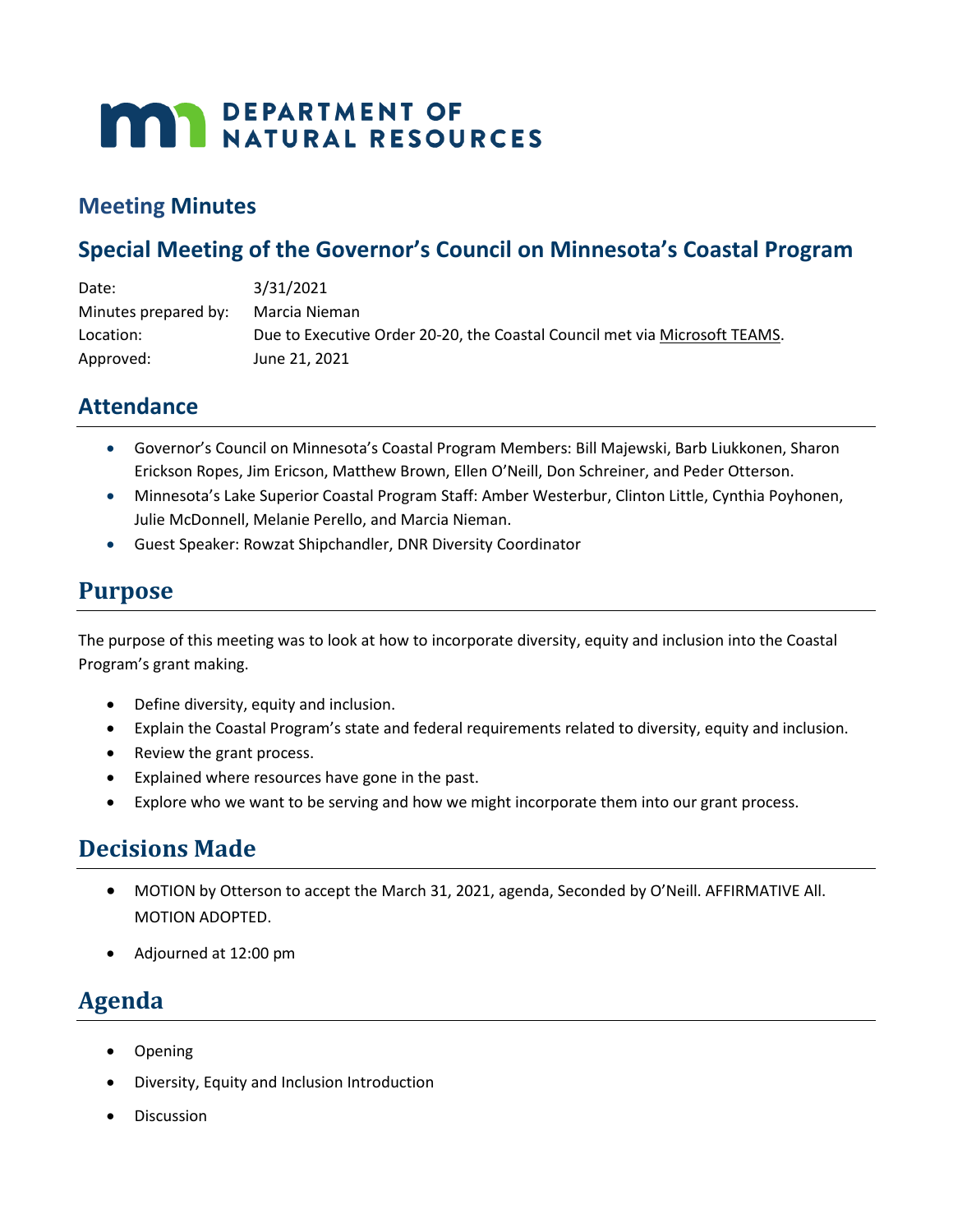• Closing

## **Meeting Notes**

## **Opening**

- Majewski called the meeting to order at 10:05 am. Majewski conducted a roll call of members. The agenda was voted on and approved (roll call).
- Westerbur provided a brief welcome.
- Perello reviewed housekeeping items.
- Westerbur set-up introductions and asked, "What is one thing you hope to accomplish or learn during today's meeting?
- Attendees introduced themselves and answered the check-in question.

# **Diversity, Equity and Inclusion Introduction**

Westerbur introduced Rowzat Shipchandler, MN DNR Diversity Coordinator. Shipchandler set the stage for discussion and explained the DNR's definitions for diversity, equity and inclusion. They are:

- **Diversity** Psychological, physical, and social differences that occur among any and all individuals, including but not limited to race, ethnicity, nationality, religion, socioeconomic status, education, marital status, language, age, gender, sexual orientation, mental or physical ability, life experience, ideas, knowledge and learning styles.
- **Inclusion** The act of creating environments in which any individual or group is and feels welcomed, respected, supported, and valued to fully and authentically participate. An inclusive and welcoming climate embraces differences and encourages all people to demonstrate respect in their words, actions and thoughts.
- **Equity** Achieving successful systems and structures that offer fair treatment for all, ensuring access, opportunity, advancement and full participation by individuals and groups. The principle of equity acknowledges that there are historically under-served and underrepresented populations and requires that these inequities be addressed.

A copy of Shipchandler's PowerPoint presentation is available upon request.

## **Discussion**

Following Shipchandler's presentation, the council explored ideas presented i[n Grantmaking with a Racial Justice](https://racialequity.org/wp-content/uploads/2020/01/GWARJL_15.pdf)  [Lens: A Practical Guide.](https://racialequity.org/wp-content/uploads/2020/01/GWARJL_15.pdf) Key ideas that stood out among members included:

- Remember that pursuing a positive vision is more difficult than solving a narrow problem.
- Find a focus; identify the people we want to impact, determine how we want to make an impact, and describe the impact we want to have.
- Develop explicit shared and tested language.
- Set goals and follow through.